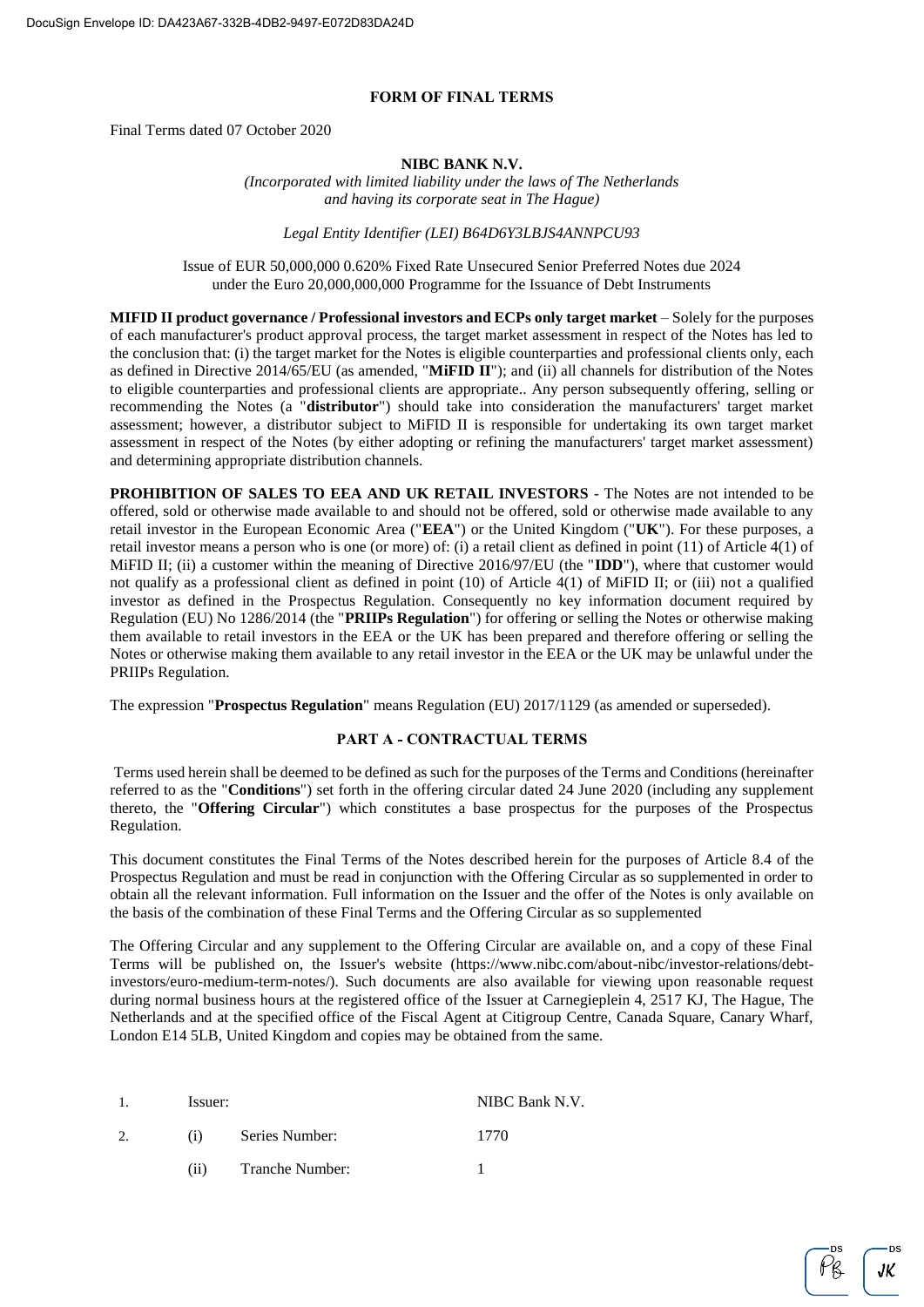|     | (iii)                    | Date of which Notes will be<br>consolidated and form a single<br>series:                                      | Not Applicable                                 |
|-----|--------------------------|---------------------------------------------------------------------------------------------------------------|------------------------------------------------|
| 3.  |                          | Specified Currency or Currencies:                                                                             | <b>EUR</b>                                     |
| 4.  |                          | <b>Aggregate Nominal Amount:</b>                                                                              |                                                |
|     | (i)                      | Series:                                                                                                       | EUR 50,000,000                                 |
|     | (ii)                     | Tranche:                                                                                                      | EUR 50,000,000                                 |
| 5.  | <b>Issue Price:</b>      |                                                                                                               | 100 per cent. of the Aggregate Nominal Amount. |
| 6.  | (i)                      | <b>Specified Denominations:</b>                                                                               | EUR 100,000                                    |
|     | (ii)                     | <b>Calculation Amount:</b>                                                                                    | EUR 100,000                                    |
| 7.  | (i)                      | <b>Issue Date:</b>                                                                                            | 9 October 2020                                 |
|     | (ii)                     | Interest Commencement Date (if<br>different from the Issue Date):                                             | <b>Issue Date</b>                              |
| 8.  | <b>Maturity Date:</b>    |                                                                                                               | 27 March 2024                                  |
| 9.  | <b>Interest Basis:</b>   |                                                                                                               | 0.620 per cent. Fixed Rate                     |
|     |                          |                                                                                                               | (further particulars specified below)          |
| 10. |                          | Minimum Interest Amount:                                                                                      | Not Applicable                                 |
|     |                          | Maximum Interest Amount:                                                                                      | Not Applicable                                 |
| 11. |                          | Redemption/Payment Basis:                                                                                     | Redemption at par                              |
| 12. | Change of Interest Basis |                                                                                                               | Not Applicable                                 |
| 13. |                          | Put/Call Options:                                                                                             | <b>Illegality Call</b>                         |
|     |                          |                                                                                                               | Tax Call                                       |
| 14. |                          | <b>Business Centre:</b>                                                                                       | <b>Target Settlement Day</b>                   |
| 15. |                          | Status of the Notes:                                                                                          | <b>Senior Preferred Notes</b>                  |
| 16. |                          | Subordinated Notes intended to qualify as<br>Tier 2 Notes (only in the case of<br><b>Subordinated Notes):</b> | N <sub>0</sub>                                 |
| 17. | Liabilities:             | Intended to qualify as MREL Eligible                                                                          | No                                             |
| 18. | obtained:                | Date Board approval for issuance of Notes                                                                     | 26 April 2019                                  |

# **PROVISIONS RELATING TO INTEREST (IF ANY) PAYABLE**

| 19. | Fixed Rate Interest Note Provisions: |                              | Applicable                                           |
|-----|--------------------------------------|------------------------------|------------------------------------------------------|
|     | (1)                                  | $Rate(s)$ of Interest:       | 0.620 per cent. per annum payable annually in arrear |
|     | (11)                                 | Interest Calculation Amount: | EUR 100,000                                          |

·DS  $JK$ 

DS  $\overline{\rho}^{\text{us}}_{\beta}$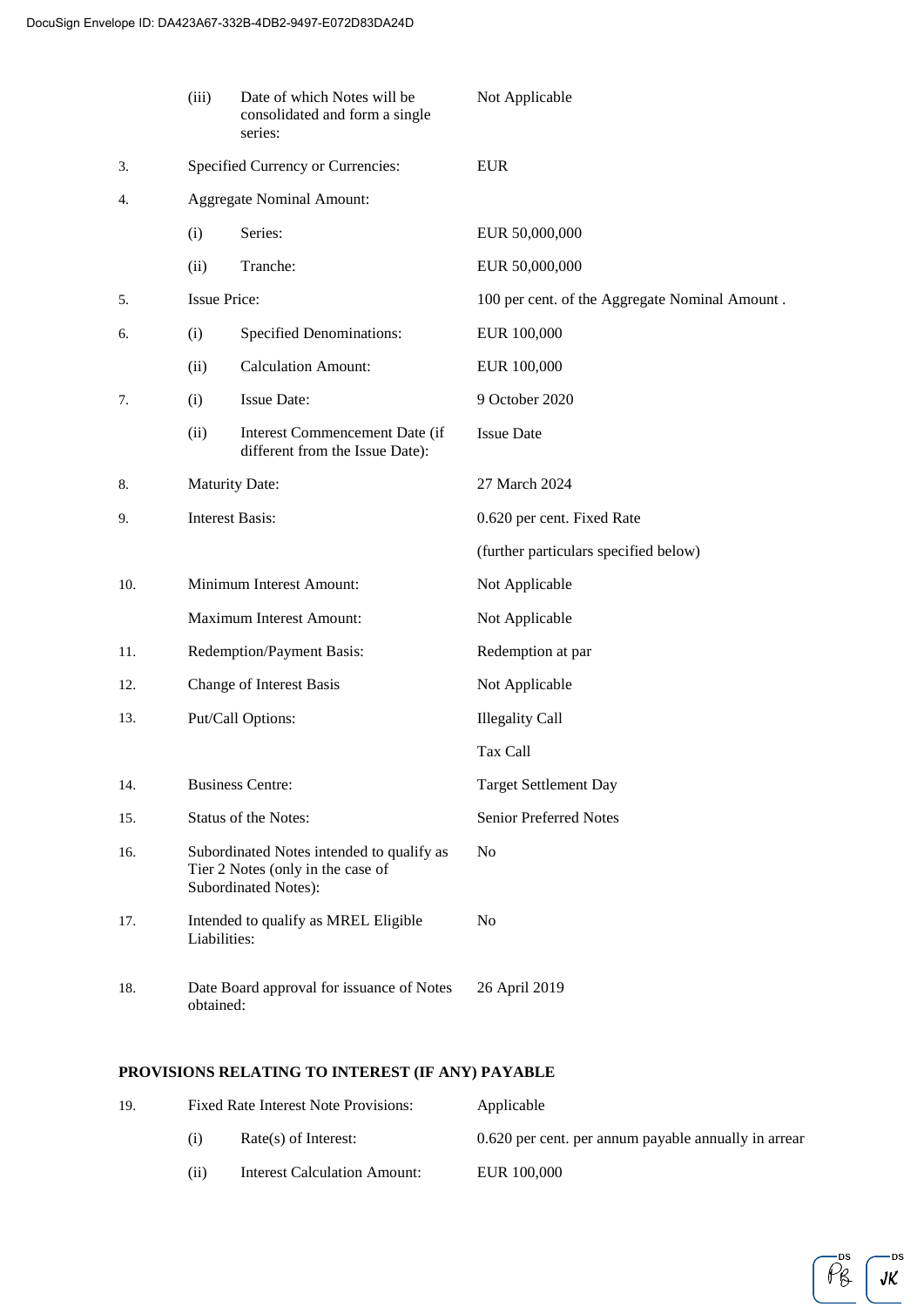|     | (iii)                                                                 | Interest Payment Date(s):                                      | 27 March in each year up to and including the Maturity<br>Datesubject to the Business Day Convention                                                                 |
|-----|-----------------------------------------------------------------------|----------------------------------------------------------------|----------------------------------------------------------------------------------------------------------------------------------------------------------------------|
|     |                                                                       |                                                                | There will be a shortfirst coupon                                                                                                                                    |
|     | (iv)                                                                  | Period End Dates:                                              | 27 March in each year in accordance with the Business<br>Day Convention unadjusted                                                                                   |
|     | (v)                                                                   | <b>Business Day Convention:</b>                                | Following Business Day Convention                                                                                                                                    |
|     | (vi)                                                                  | Fixed Coupon Amount(s):                                        | EUR 620 per Calculation Amount, payable on each<br>Interest Payment Date except for the initial Interest<br>Payment Date in March 2021, which has a Broken<br>Amount |
|     | (vii)                                                                 | Broken Amount(s): (Applicable to<br>Notes in definitive form.) | EUR 287.07 per Calculation Amount, payable on the<br>Interest Payment Date falling in March 2021.                                                                    |
|     | (viii)                                                                | Day Count Fraction:                                            | Actual/Actual (ICMA)                                                                                                                                                 |
|     | (ix)                                                                  | Determination Date(s):                                         | 27 March in each year                                                                                                                                                |
| 20. | Floating Rate Interest/CMS-Linked Interest<br><b>Note Provisions:</b> |                                                                | Not Applicable                                                                                                                                                       |
| 21. | <b>Index Linked Interest Provisions:</b>                              |                                                                | Not Applicable                                                                                                                                                       |
| 22. | Zero Coupon Note Provisions:                                          |                                                                | Not Applicable                                                                                                                                                       |
| 23. | Range Accrual Note Provisions:                                        |                                                                | Not Applicable                                                                                                                                                       |
| 24. |                                                                       | Reference Rate Replacement:                                    | Not Applicable                                                                                                                                                       |

### **PROVISIONS RELATING TO REDEMPTION**

| 25. | Index Linked Redemption:                                                                                                                                                                       | Not Applicable                                  |
|-----|------------------------------------------------------------------------------------------------------------------------------------------------------------------------------------------------|-------------------------------------------------|
| 26. | <b>Issuer Call:</b>                                                                                                                                                                            | Not Applicable                                  |
| 27. | <b>Regulatory Call:</b>                                                                                                                                                                        | Not Applicable                                  |
| 28. | <b>MREL Disqualification Event Call:</b>                                                                                                                                                       | Not Applicable                                  |
| 29. | Illegality Call:                                                                                                                                                                               | Applicable                                      |
| 30. | Tax Call:                                                                                                                                                                                      | Applicable                                      |
| 31. | Investor Put (as per Condition 8.6)<br><i>(Optional Early Redemption (Investor)</i><br>$Put))$ :                                                                                               | Not Applicable                                  |
| 32. | Final Redemption Amount of each Note                                                                                                                                                           | EUR 100,000 per Calculation Amount              |
| 33. | Early Redemption Amount of each Note<br>payable on redemption for taxation<br>reasons, redemption for illegality or on<br>event of default (if different from that set<br>out the Conditions): | EUR 100,000 per Calculation Amount/market value |
| 34. | Substitution or Variation:                                                                                                                                                                     | Not Applicable                                  |

·DS  $JK$ 

DS  $\tilde{\rho}_{8}$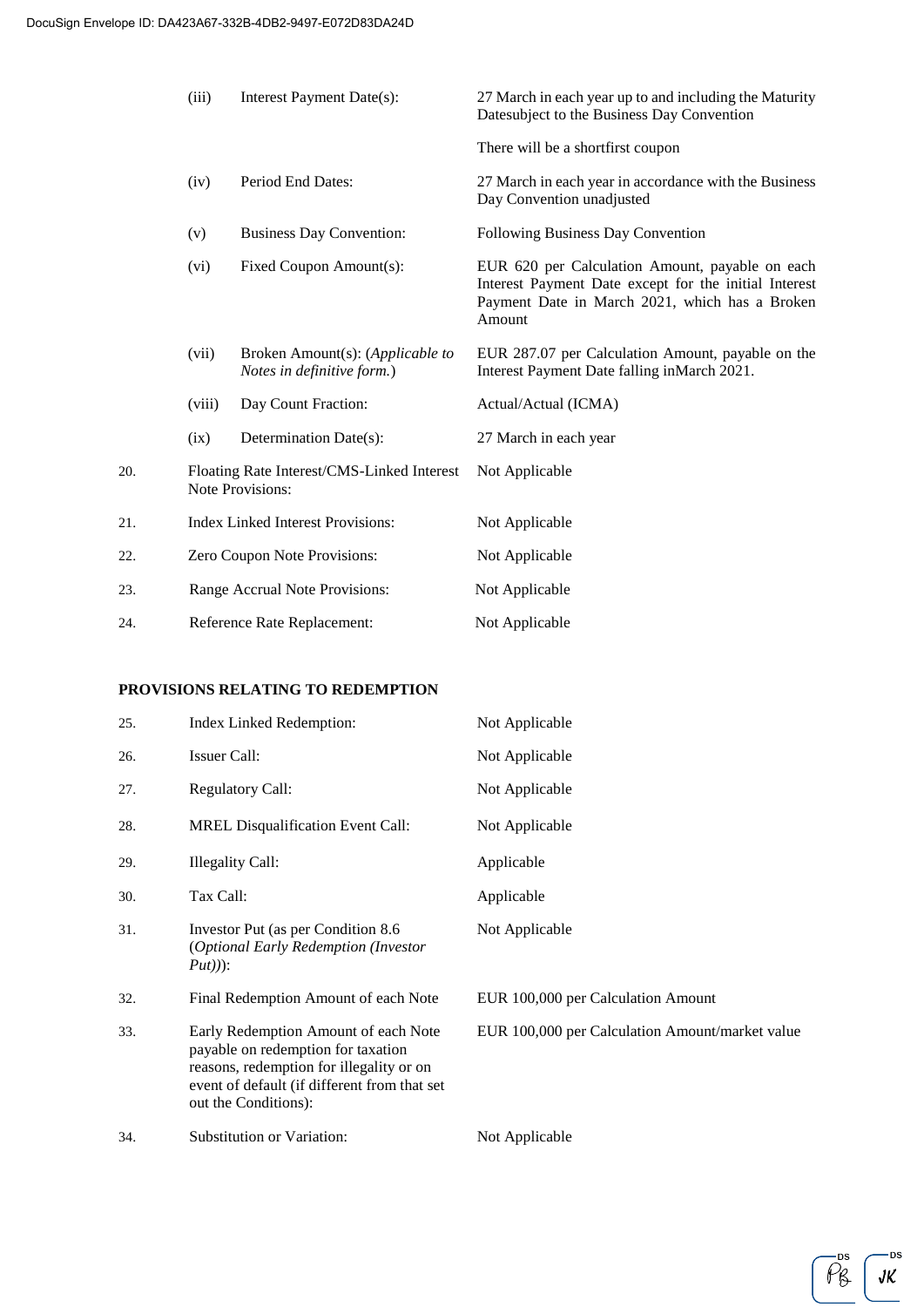### **PROVISIONS RELATING TO ADJUSTMENTS, DISRUPTED DAYS AND DATE EXTENSIONS**

| 35. | Disruption Event: | Not Applicable |
|-----|-------------------|----------------|
| 36. | Disrupted Days:   | Not Applicable |
| 37. | Date Extensions:  | Not Applicable |

#### **GENERAL PROVISIONS APPLICABLE TO THE NOTES**

| 38. | Form of Notes:                                                                              |                                                                                                                                                                                         |  |
|-----|---------------------------------------------------------------------------------------------|-----------------------------------------------------------------------------------------------------------------------------------------------------------------------------------------|--|
|     | (i)<br>Form:                                                                                | <b>Bearer Notes:</b>                                                                                                                                                                    |  |
|     |                                                                                             | Temporary Global Note exchangeable for a Permanent<br>Global Note which is exchangeable for Definitive<br>Notes in the limited circumstances specified in the<br>Permanent Global Note. |  |
|     | New Global Note:<br>(ii)                                                                    | Applicable                                                                                                                                                                              |  |
|     | (iii) New Safekeeping Structure:                                                            | Not Applicable                                                                                                                                                                          |  |
| 39. | Additional Financial Centre(s) or other<br>special provisions relating to payment<br>dates: | Not Applicable                                                                                                                                                                          |  |
| 40. | Talons for future Coupons to be attached to<br>Definitive Notes:                            | N <sub>0</sub>                                                                                                                                                                          |  |
| 41. | <b>Calculation Agent:</b>                                                                   | Not Applicable                                                                                                                                                                          |  |
| 42. | Redenomination applicable:                                                                  | Redenomination not applicable                                                                                                                                                           |  |
| 43. | Whether Condition $6(a)$ of the Notes<br>applies or whether Condition 6(b) applies:         | Condition 6(b) applies                                                                                                                                                                  |  |
| 44. | <b>Relevant Benchmarks</b>                                                                  | Not Applicable                                                                                                                                                                          |  |

#### **SIGNATURE**

Signed on behalf of the Issuer:

DocuSigned by: By: ...........................................................................

Amstelveen

Hans Starrenburg

*Duly authorised*

07 October 2020 | 10:22 CEST Head of Treasury

-DocuSigned by: Toine Tendings .<br>-473D4BFD76F04E4... Toine Teulings

Director Funding & Debt IR 07 October 2020 | 10:02 CEST NIBC Bank N.V.



**ns** 

JK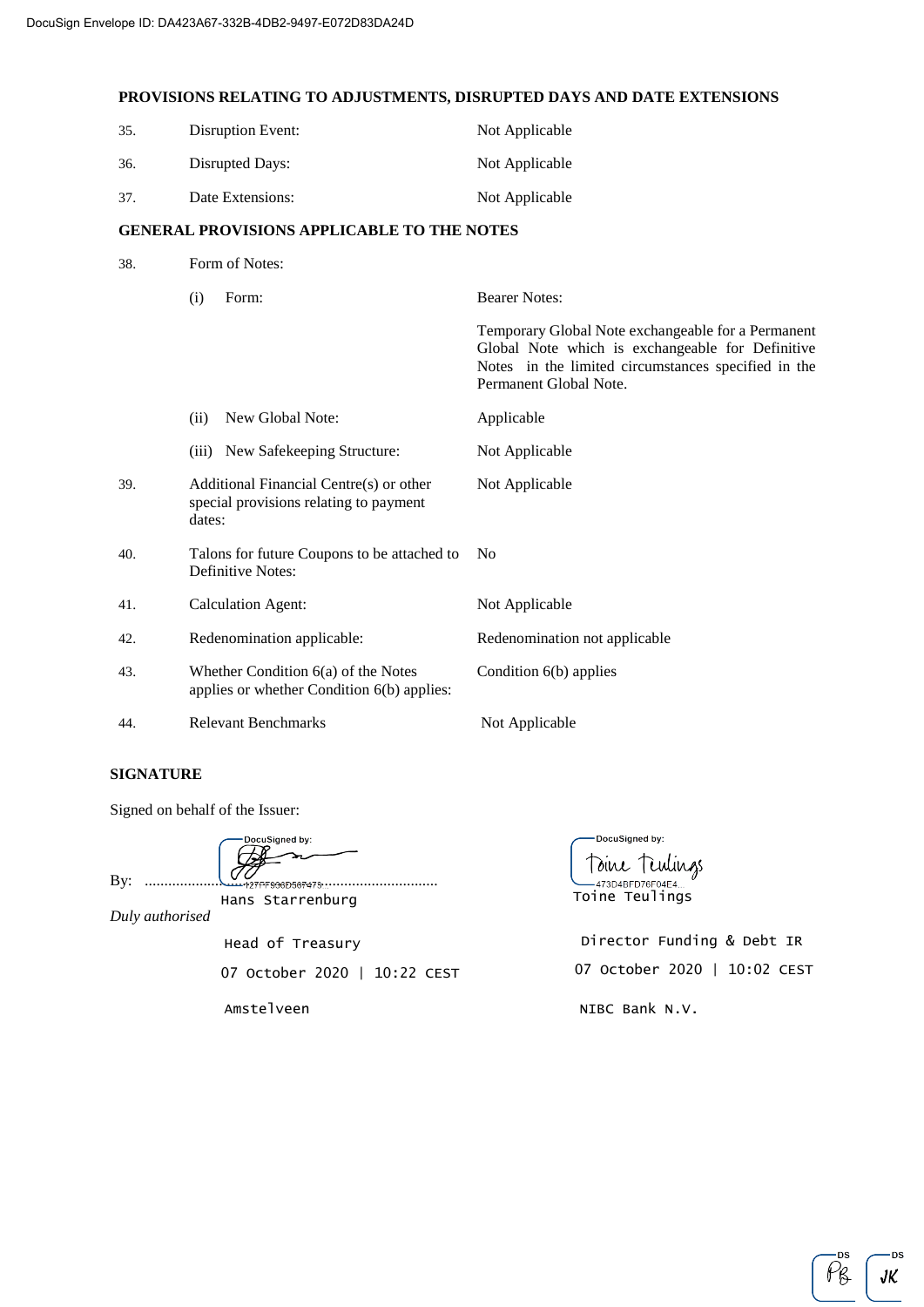#### **PART B - OTHER INFORMATION**

#### 1. **LISTING**

| (i)  | Admission to trading:                                          | Application has been made by the Issuer (or on its<br>behalf) for the Notes to be admitted to trading on the<br>regulated market of Euronext in Amsterdam with<br>effect from the Issue Date |
|------|----------------------------------------------------------------|----------------------------------------------------------------------------------------------------------------------------------------------------------------------------------------------|
| (ii) | Estimate of total expenses related to<br>admission to trading: | EUR 3,325                                                                                                                                                                                    |

## 2. **RATINGS**

The Notes to be issued are not expected to be rated.

#### 3. **INTERESTS OF NATURAL AND LEGAL PERSONS INVOLVED IN THE ISSUE**

Save as discussed in "*Subscription and Sale*" in the Offering Circular, so far as the Issuer is aware, no person involved in the issue of the Notes has an interest material to the offer. The Dealer and its affiliates have engaged, and may engage, in investment banking and/or commercial banking transactions with, and may perform other services for, the Issuer and its affiliates in the ordinary course of business.

### 4. **USE OF PROCEEDS**

The net proceeds of the issue of the Notes will be applied by the Issuer for its general corporate purposes

#### 5. **YIELD** *(Fixed Rate Notes only)*

Indication of yield: 0.62 per cent. per annum

Calculated on the Issue Date. Yield is not an indication of future price.

#### 6. **PERFORMANCE OF REFERENCE ASSETS AND OTHER INFORMATION CONCERNING THE REFERENCE ASSETS** (*Index Linked Notes only*)

Not Applicable

#### 7. **OPERATIONAL INFORMATION**

| (i)   | <b>ISIN</b> Code:           | XS2242757735                                                                                                                                                                     |
|-------|-----------------------------|----------------------------------------------------------------------------------------------------------------------------------------------------------------------------------|
| (ii)  | Common Code:                | 224275773                                                                                                                                                                        |
| (iii) | FISN:                       | See the website of the Association of National<br>Numbering Agencies (ANNA) or alternatively<br>sourced from the responsible National Numbering<br>Agency that assigned the ISIN |
| (iv)  | CFI:                        | See the website of the Association of National<br>Numbering Agencies (ANNA) or alternatively<br>sourced from the responsible National Numbering<br>Agency that assigned the ISIN |
| (v)   | <b>Other Relevant Code:</b> | Not Applicable                                                                                                                                                                   |

JK

 $P_{\mathcal{B}}$